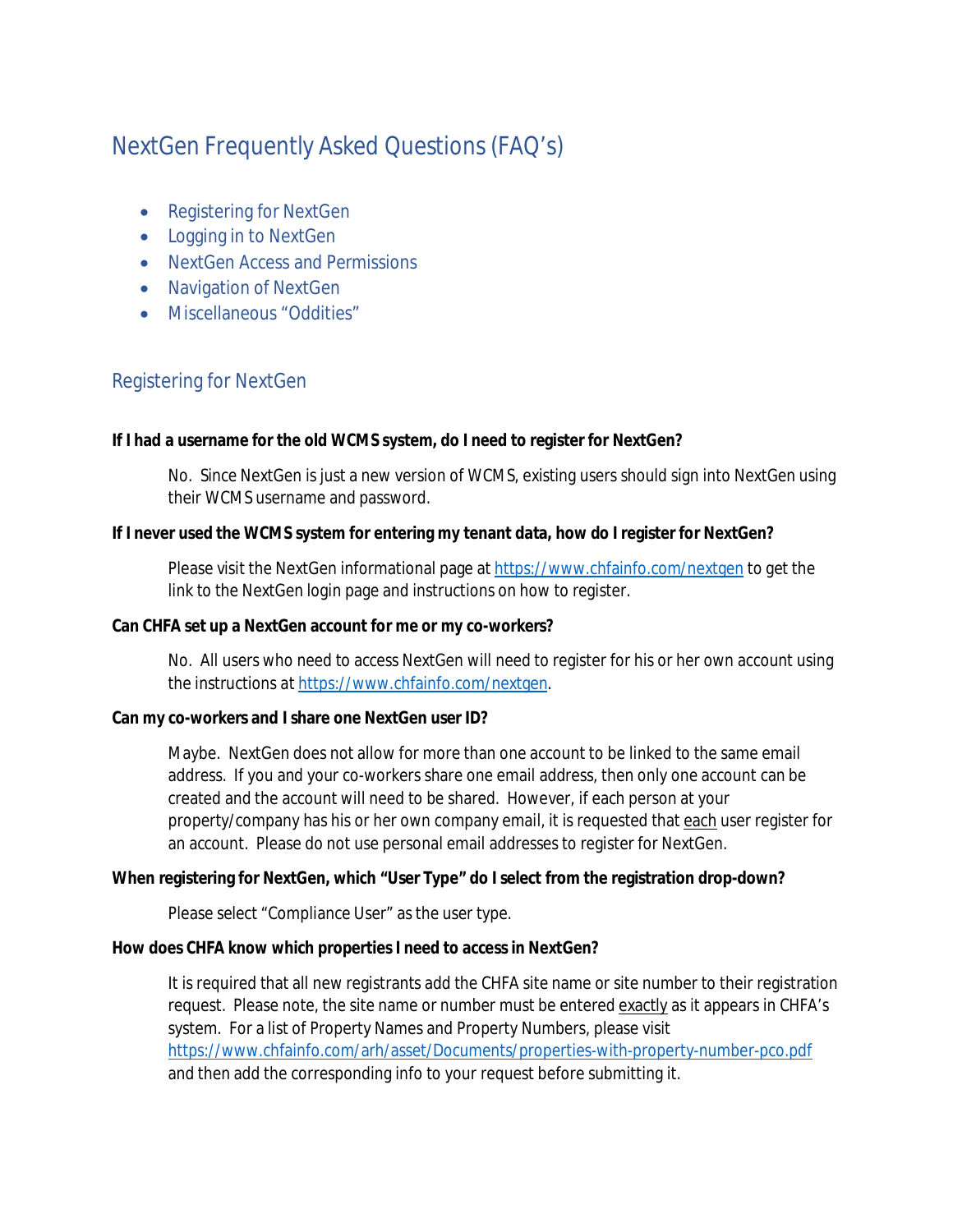# Registering for NextGen, continued

**Can I sign into NextGen immediately after registering for the system?**

No. A CHFA representative will need to review then approve your request before you can sign in. Please be aware that approvals can take up to 24 hours. An email will be sent upon approval.

**I recently registered for NextGen and my request was approved. However, when I tried to sign in again today, I get an error that my account is disabled. What should I do?**

This is a known glitch in NextGen and it has been submitted to the software company to fix. Please contact Peggy Boyd at pboyd@chfainfo.com and she can re-activate your account.

# Logging in to NextGen

**Where do I sign in to NextGen?**

Please visit the NextGen informational page at https://www.chfainfo.com/nextgen to get the link to the NextGen login page. The login page can then be saved as a bookmark in your web browser.

**Which internet browser should I use when logging in to NextGen?**

NextGen is compatible with Google Chrome and Microsoft Edge. Unfortunately, the system is not compatible with Internet Explorer.

**If I have forgotten my username or password, what should I do?**

On the NextGen login page, there is a link to click if you're having "Trouble signing in". Clicking this link gives you the option to recover your username and/or your password. *\*Please note: the exact format of email address that you entered upon registering for WCMS or NextGen must be entered for the system to recover your username or password. For example, when you registered for an account and you entered your email using upper- and lower-case lettering, that same format must be used when trying to recover your username and/or password in NextGen.*

**Since I must enter the exact email address I used to register for WCMS/NextGen to recover my user name or password, what should I do if I no longer have access to that email address?**

Please email Peggy Boyd at pboyd@chfainfo.com to set a temporary password to use to log in.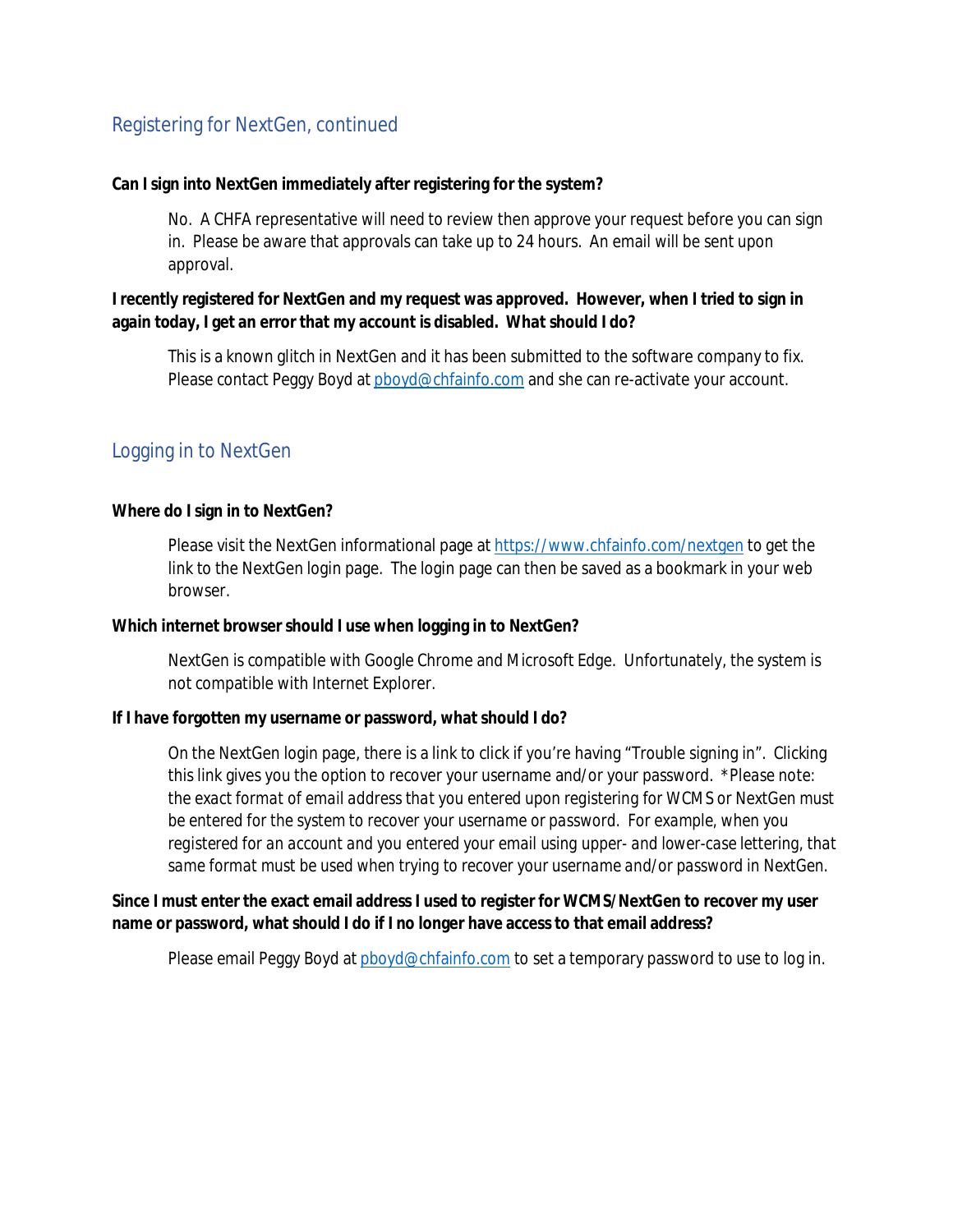#### NextGen Access and Permissions

**When I click the site name or Building ID number (BIN) from the blue "tree" icon at the top of the NextGen screen, I receive an error stating that I am not authorized to access that site or property. What should I do?**

External users do not have access to view the site or building information in NextGen and instead need to navigate directly to the unit or tenant certification you need to view. To do this from the blue "tree", click the arrows to the left of site, building or unit numbers to expand the tree. Otherwise, please click "Property Group" from the left-hand menu, then click either the "Unit" or "Tenant" menus on the left of the screen to perform a search.

**When I click my property name from the middle of the home screen, the system does not take me to my property. Why is this?**

The NextGen system does not allow external users to view property or building data. The site name drop-down in the center of the home page is only to select a site to view its vacancy data in the below chart. Clicking the property name does not take you to the property. Instead you need to navigate to the Unit or Tenant screen using the blue tree icon at the top or by clicking "Property Group" on the left-hand menu and selecting either "Units" or "Tenants".

**If my property portfolio has changed and I need sites added or removed from my NextGen account, what should I do?**

Please email Peggy Boyd at pboyd@chfainfo.com with the names of the properties you need added or removed, and she will update your account.

**If someone with my property or organization no longer works there, what should I do?**

Please email Peggy Boyd at pboyd@chfainfo.com with the name of the person or persons who have left your organization and she can deactivate the account(s).

**If we have a new employee who needs to access NextGen, what should I do?**

All users who need to access NextGen will need to register for his or her own account using the instructions at https://www.chfainfo.com/nextgen.

**If I need access to the XML Tenant Upload feature for my properties, what should I do?**

All users who need to access to the XML Tenant Upload feature in NextGen should email Peggy Boyd at pboyd@chfainfo.com, making sure to include your user name. Once your request is received, you will be assigned the special permissions for that feature.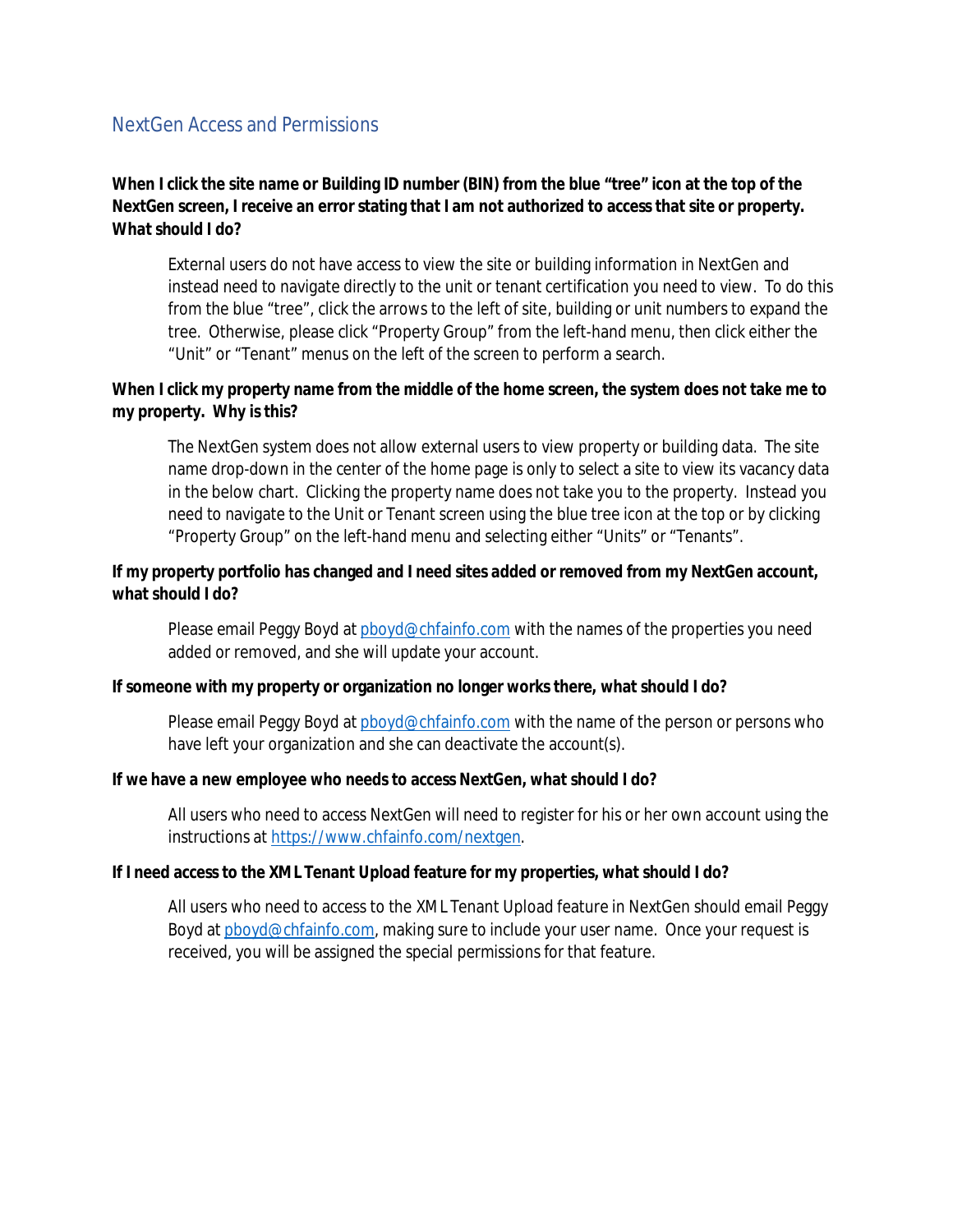# Navigation of NextGen

**When I first log in to NextGen and click the "M" for Multifamily, nothing happens and the screen looks distorted. What do I need to do?**

If the screen looks distorted and you are unable to view anything beyond the landing page, you are most likely using Internet Explorer as your browser. NextGen is not compatible with Internet Explorer and you will need to sign out and then log in to the system using Google Chrome or Microsoft Edge.

**When I click the site name or Building ID number (BIN) from the blue "tree" icon at the top of the NextGen screen, I receive an error stating that I am not authorized to access that site or property. What should I do?**

External users do not have access to view the site or building information in NextGen and instead need to navigate directly to the unit or tenant certification you need to view. To do this from the blue "tree", click the arrows to the left of site, building or unit numbers to expand the tree. Otherwise, please click "Property Group" from the left-hand menu, then click either the "Unit" or "Tenant" menus on the left of the screen to perform a search.

**When I click my property name from the middle of the home screen, the system does not take me to my property. Why is this?**

The NextGen system does not allow external users to view property or building data. The site name drop-down in the center of the home page is only to select a site to view its vacancy data in the below chart. Clicking the property name does not take you to the property. Instead you need to navigate to the Unit or Tenant screen using the blue tree icon at the top or by clicking "Property Group" on the left-hand menu and selecting either "Units" or "Tenants".

**Where do I go if I need to update my email address, phone number or password?**

Please click on your username in the top right of the screen, then select "Profile". Once you have updated your profile information or password, but sure to click "Save" at the top.

**When I navigate to the Tenant screen, I am unable to access the XML Tenant Upload tab. What do I need to do?**

All users who need to access to the XML Tenant Upload feature in NextGen should email Peggy Boyd at pboyd@chfainfo.com, making sure to include your user name.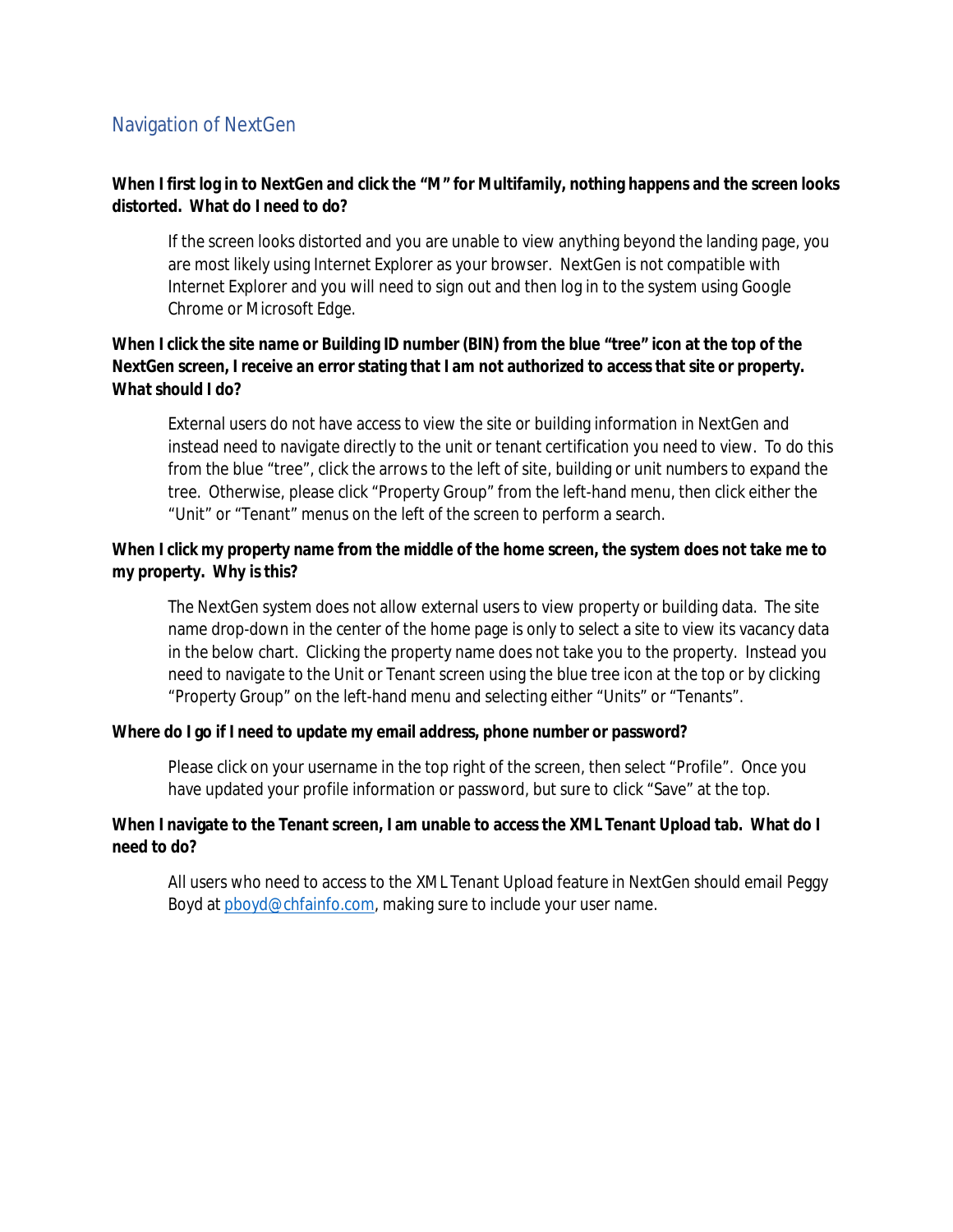# Miscellaneous "Oddities"

**I prefer to view my property's data in a tree view. Other than the blue tree icon at the top of NextGen, where else can I see this type of view?**

Whenever you navigate to one of your site's units or tenant certifications, you then have the option to view a property "tree" from those screens.

From the Unit screen:

- 1. Click on "Property Group" from the left-hand menu, then select "Unit".
- 2. Do a search for your property.
- 3. Under the "Actions" column, select "Edit" for **any** unit.
- 4. To the left of the "Details", "Email", and "Files" tabs in the grey bar above the unit's General Information, you will see a right-pointing arrow. Click the arrow, and the "Related Data Tree" will appear to the left of the unit general info area.
- 5. **REMEMBER:** External users do not have access in NextGen to view the property details or building details, so only click on the units or the arrow to the left of the unit number to see the tenant certifications for that unit.

From the Tenant screen:

- 1. Click on "Property Group" from the left-hand menu, then select "Tenant".
- 2. Do a search for your property.
- 3. Under the "Actions" column, select "Edit" for **any** tenant certification.
- 4. To the left of the "Details", "Email", and "Files" tabs in the grey bar above the tenant certification you will see a right-pointing arrow. Click the arrow, and the "Related Data Tree" will appear to the left of the unit general info area.
- 5. **REMEMBER:** External users do not have access in NextGen to view the property details or building details, so only click on the units or the arrow to the left of the unit number to see the tenant certifications for that unit.

**When I view my profile, why does the hidden password look much longer than my actual password?**

The software company just filled the "Password" field with dots, to reflect that the password is hidden. The number of dots is not indicative of the length of the actual password.

**How do I change my password**?

In the "Profile" screen, click the "Password" field and highlight and delete all the dots that are shown there. Type in your new password, making sure that it is at least 8 characters in length. Then, tab to the "Confirm Password" field and retype the same password that you just created. Be sure to save your changes before exiting the profile screen.